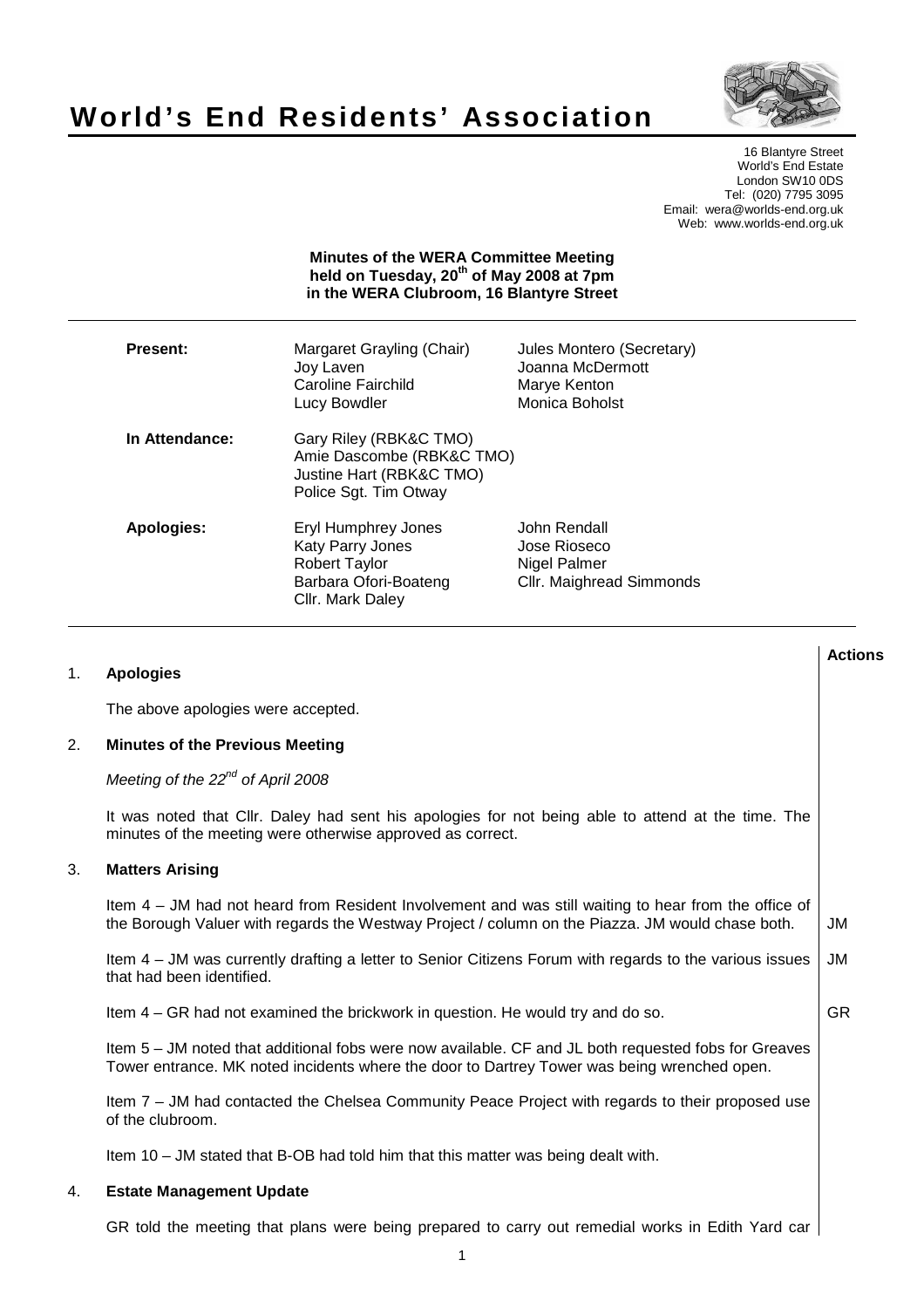park. The work would be carried out in two or four phases. Car park users would be notified in writing.

GR stated that the TMO was in the process of dealing with a number of abandoned vehicles in the car park. GR noted that the cost of having vehicles removed from the car park was prohibitive although he was expecting a revised estimate from the clamping contractor ("Wings"). The clamping contractor was also expected to begin dealing with illicitly parked vehicles in the car park shortly.

GR noted that a number of new door entry fobs had yet to be collected. The tenants in question were to be contacted shortly to find out why they had not done so.

GR stated that a meeting had recently been held with regards to the dog issues on the estate.

GR noted that two stories were to appear in the forthcoming issue of the Link: one with regards to vandalism in the estate's lifts; the other in relation to the serious dog attack/incident on the Piazza.

GR noted that the Filipino Community had asked for permission to commence the annual "Flores de Mayo" procession from the Piazza. Permission had been granted.

GR noted that in incident of fouling had taken place in one of the estate's lifts. Unfortunately he had not been able to identify anyone from the CCTV camera footage.

GR noted that the heating had been turned back on following a written request from JM.

#### TMO Restructuring

AD described the currently ongoing restructuring of the TMO's housing management service. AD explained that she would be the Area Housing Manager responsible for all TMO properties south of Notting Hill Gate. JH would be specifically responsible for World's End Estate and would deal with all general day-to-day enquiries. It was noted that the Blantyre Office was in the process of being refurbished to accommodate the additional staff that would be based there. The office's opening hours were expected to remain the same, although some interruptions to service were expected during the refurbishment works. AD noted that surgeries from the Blantyre Office were planned to increase the accessibility of the TMO staff and services that would be based there. AD and JH both hoped to attend the monthly WERA meetings whenever possible.

#### Other Issues

MB noted that the lift in Chelsea Reach Tower had been out of service for much of the previous weekend. GR took note of the relevant details and would investigate.

GR

JM noted that it did not appear that all of the scheduled weekend cleaning was taking place. JL noted several incidents where litter picks and/or sweeping of communal areas was clearly not taking place on a daily basis (as scheduled) – litter and rubbish had been allowed to accumulate in communal areas over a period of days. JL also noted that the monthly report indicated that wet cleans appeared to be taking place on a monthly basis, but believed this not to be the case; they were even less frequent. GR noted that he had not heard any more about the proposed electronic monitoring of the estate cleaning service by OCS.

The flat on Whistler Walk that had been fitted with a squat door was noted. GR stated that the issues surrounding this particularly property were currently being dealt with.

The lady who appeared to have taken up residence on the Piazza was noted. LB stated that the church were aware and were trying to help. TO stated that his team were also aware and that the matter was being investigated.

#### 5. **Safer Neighbourhoods**

TO noted several high profile incidents in the local area – one involving a burglar who died whilst in Police custody, the other the firearms incident in Markham Square. Both would be discussed in detail at the forthcoming meeting of the Chelsea Sector Working Group on the 9<sup>th</sup> of June.

TO noted that all of his team had now received the training necessary to issue tickets to dog owners for fouling and/or not controlling their animals. TO noted that the PCSO had to witness the offence first-hand before they could issue a ticket. TO stated that any information collected by his PCSOs in relation to dogs would be passed on to the relevant TMO housing officer.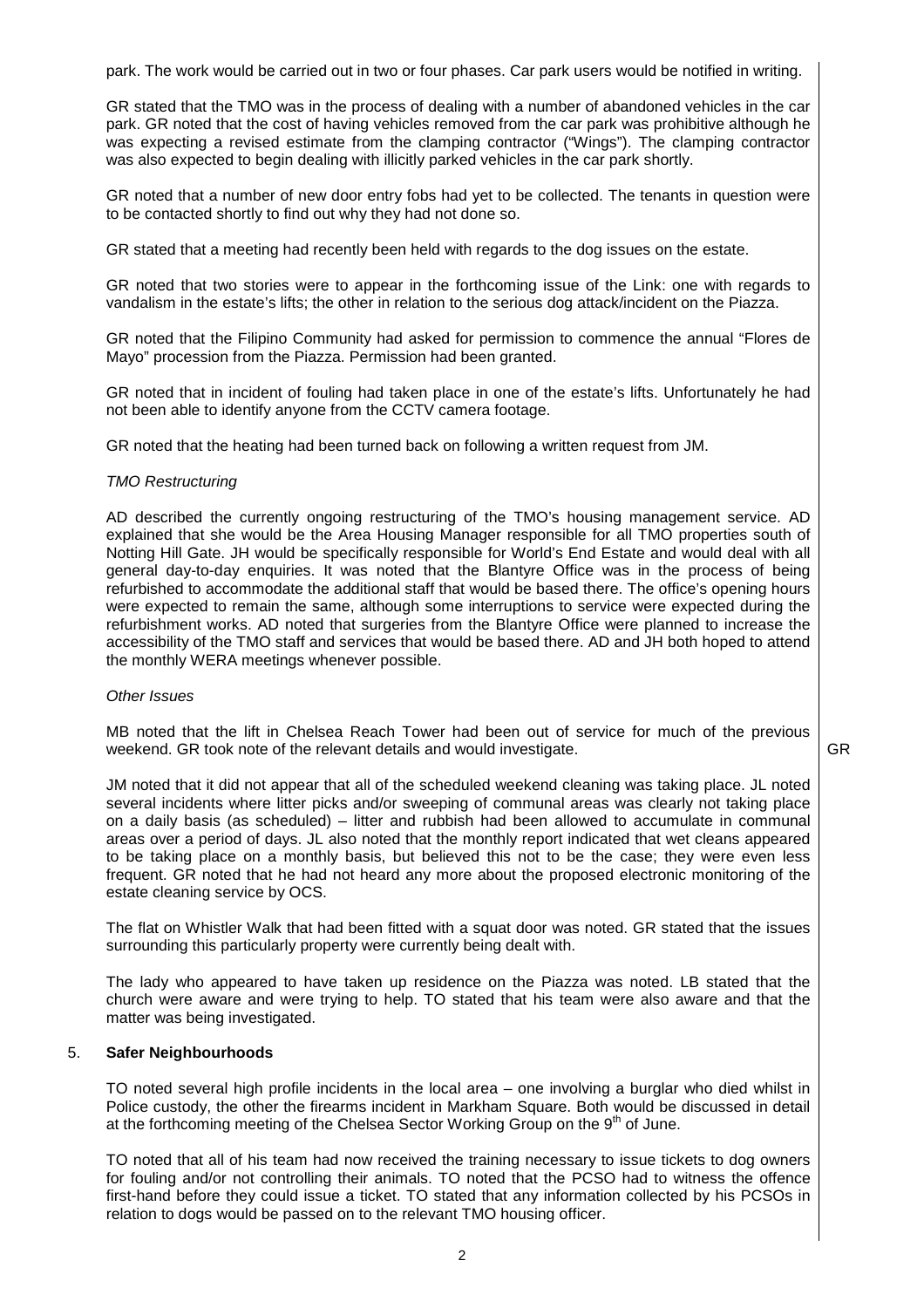TO noted that a resident of the estate had been found guilty of assault and battery after assaulting a woman and sentenced to 8 months in prison. He had been released after two weeks but re-arrested shortly afterwards on the charge of making threats. A question was raised as to how the TMO dealt with the tenancy of any residents who were convicted and sentenced to long prison terms.

TO explained that his team had been involved in setting up a "youth forum" with the Chelsea Youth Club. The forum was chaired by youth representatives and the first meeting had taken place recently. It was hoped that these would be convened regularly.

TO described a Council initiative involving the year 6 pupils of both of the local Primary Schools and the Police, which was designed to encourage greater communication between pupils and the Police before they moved to their secondary schools.

TO noted a car accident involving a young child opposite the World's End Piazza and a car accident on the Chelsea Embankment at the end of Edith Grove. TO also noted that the crossing at Beaufort Street had been flagged up as dangerous. TO stated that the Police planned to operate an automatic number-plate reader to identify stolen cars and those without tax/insurance in the local area.

It was noted that two of the Ward's PCSOs had been called away to assist with the policing of the Chelsea Flower show.

TO noted a number of other changes to the composition of his team (one PCSO had been suspended and subsequently resigned, one had been transferred elsewhere, one was on secondment).

TO stated that he hoped to hold a public "Safer Neighbourhoods" meeting at St. Johns in the near future. The entire ward would be leafleted in advance.

# **INFO: The Safer Neighbourhoods Team can be contacted on 020 8721 2005 when on duty.**

## 6. **Use of WERA Clubroom**

JM stated that he had received a request for the use of the room from Grace Okoro from the NHS Primary Care Trust. She wished to use the room to run her "Nutritional Information" course in conjunction with the Chelsea Asian Womens Group. Committee members asked that she be reminded of the restrictions on the preparation and consumption of food in the clubroom. The request was then approved. JM would inform Grace Okoro.  $\blacksquare$ 

## 7. **Meetings Attended**

## Piazza Meeting

JM, JL, MK, CF and B-OB had attended the Piazza Committee meeting held on the 14<sup>th</sup> of May. It was noted that the group was now named "Friends of World's End Place" and had gained formal recognition from the Council. It was noted that the proposal to fix a sign ("World's End Place") onto the "slug" onto the Piazza was being progressed by Peter Wheeden at the Council.

## TMO Leaseholder Services Committee

JM had attended the meeting of the TMO Leaseholders Services committee held on the 1<sup>st</sup> of May.

# 8. **Upcoming Meetings**

JM drew the meeting's attention to the list of meetings on the back of the agenda.

## World's End ARB

MG asked the meeting for any proposals for ARB works and funding.

The following were suggested: door mats for the ground floor lift lobbies; lighting/environmental improvements to Whistler Tower entrance to make it more welcoming. TO suggested that he might be assist with the latter by arranging for the crime prevention team to inspect the entrance and suggest possible improvements.

It was noted that a large number of ARB funded works were still outstanding.

There was some discussion as to possible colours for the tower landing floors and ceilings: a black or